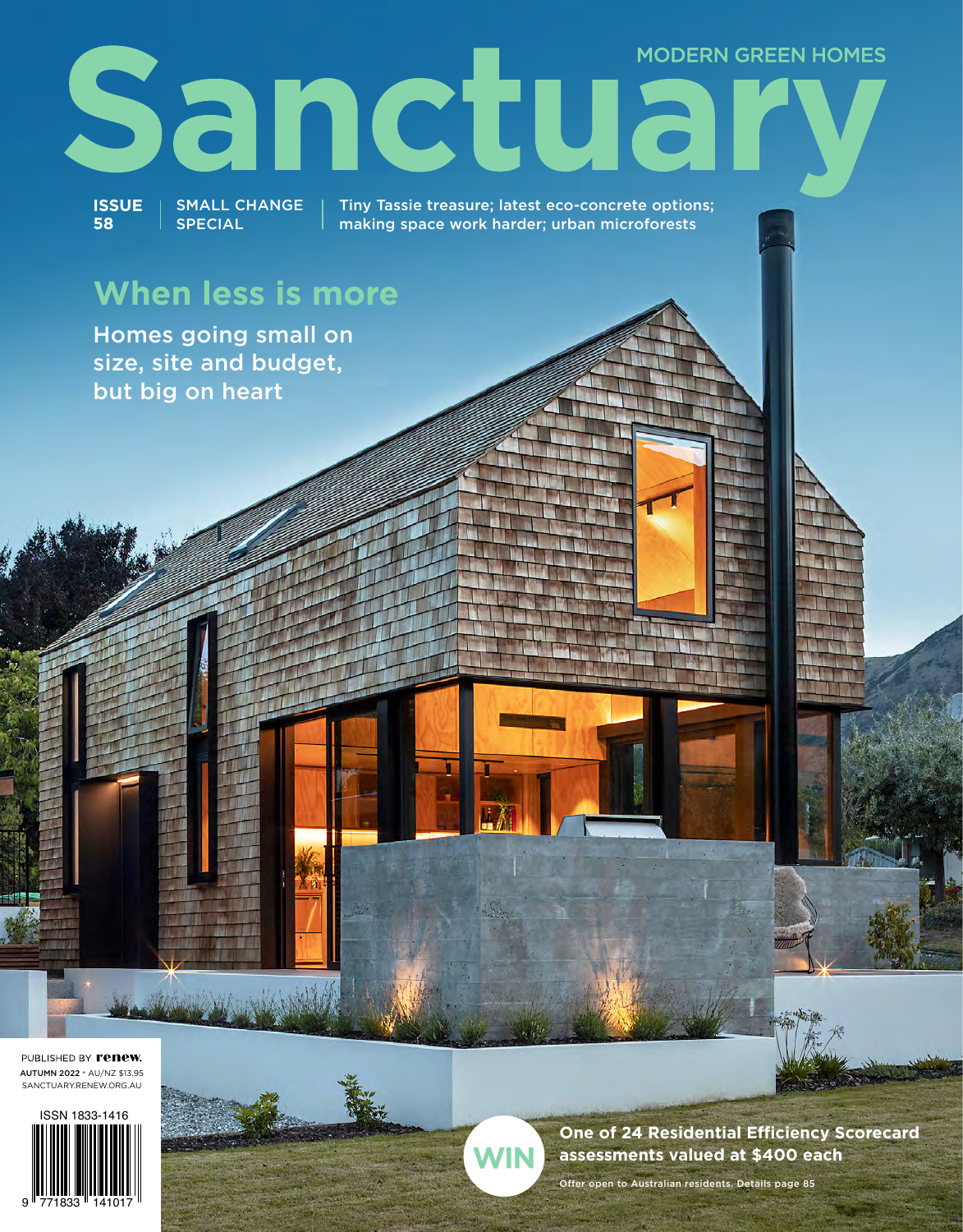# **Compact and crafted**

LOCATION Wanaka, NZ · WORDS Rebecca Gross · PHOTOGRAPHY Simon Devitt



#### At a glance

- Modest 60m<sup>2</sup> footprint family home with a mezzanine
- **•** Efficient spatial design with built-in storage
- SIPs construction with low-maintenance cedar shingle cladding
- Passive House elements for great thermal performance

Taking cues from Japanese architecture, Condon Scott Architects crafted a compact small-footprint home in Wanaka, New Zealand, with a tight and considered floor plan and lots of smart storage.

Traditional Japanese architecture is greatly admired for being beautifully crafted and cleverly compact. Having stayed in ski chalets in Japan, the owners of Sugi House in Wanaka, New Zealand, developed an appreciation for the warm, minimalist design and efficient use of space. They engaged Condon Scott Architects for their project, which successfully merges these borrowed ideas with learnings from an earlier CSA project, the 30-square-metre footprint Kirimoko Tiny House (see *Sanctuary 43* for more).

"They wanted what they termed a smarter home," says architect Barry Condon of the clients. "We kept the floor plate limited to 60 square metres and then used every millimetre of space as smartly as we could. The aim was for a refined, precise and crafted aesthetic." The house also needed to be energy efficient and thermally comfortable year-round

in Wanaka's climate, which can range from minus 10 degrees Celsius in winter to 35 degrees in summer. "Our clients understood the importance of investing at the initial stage of the project to achieve a high-performance, low-energy home," Barry says.

The gabled two-bedroom house is designed to accommodate the family of five, and is a secondary dwelling on the same site as a house owned by the client's extended family, increasing urban density. The location of the existing house dictated the position and size of the new structure, resulting in a small rectangular footprint on the edge of the block, with a carport between the dwellings for extra privacy. Sugi House's kitchen and living area are on the ground floor, facing north-west and opening onto a terrace to extend the sense of space. The children's bunkroom and a bathroom are tucked in behind the kitchen, and the main bedroom, ensuite and a flexible office space/play area occupy a mezzanine level. "The rooms aren't massive, but they are as large as they need to be," says Barry. With this tight but considered floor plan, the total floor space is 96 square metres over two levels.

Built using Passive House construction techniques, the house requires only

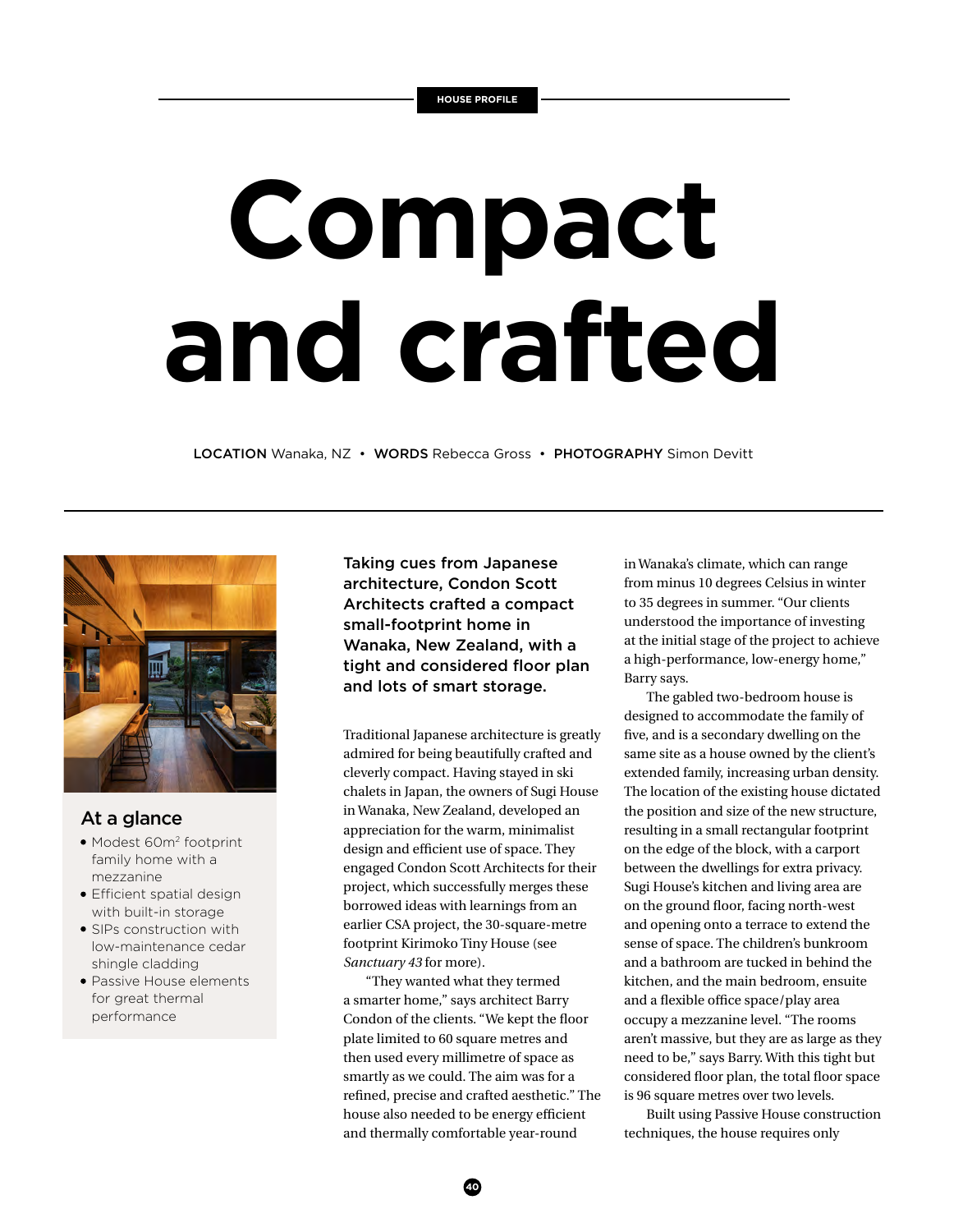

#### $\uparrow$

Cedar shingle cladding gives the small home "a lovely, textural, dappled quality," says architect Barry Condon. Large glazed openings around the lower level living area create a cantilevered appearance to the upper portion of the gabled form for further visual appeal.

minimal active heating and cooling. Structural insulated panels (SIPs) form the core structure and are taped, sealed and wrapped in a layer of building wrap plus plywood to maximise thermal efficiency and airtightness. Extensive glazing to the living area ensures passive solar gain, with electronically controlled roller blinds to filter the sun in summer. The remaining windows are kept small to maintain the thermal envelope and to ensure privacy for the bedrooms and upper level. A double-height ceiling above the living area enhances the sense of space, and operable skylights purge hot air and bring in natural light from above.

The material palette is warm

and textured, with materials used on multiple surfaces to blur transitions. "The aim was to create beauty through simplicity and to create flow between the exterior and interior," says Barry. Lowmaintenance textured cedar cladding on the exterior walls and roof accentuates the gabled, compact form and imparts the crafted Japanese aesthetic. "The cedar cladding works well on this smaller form. As designers we don't often get an opportunity to use shingles and they were just perfect for this house," he goes on.

Plywood is used internally to line the walls and ceilings and for joinery. The warmth and softness of the timber contrasts with the roughness of the

board-marked concrete hearth and chimney, which forms the focal point of the living area. In the bathroom, floorto-ceiling stone-look tiles create a wet room reminiscent of a Japanese 'onsen' bathhouse.

The polished concrete kitchen bench doubles as the dining area. "We used little tricks like this to save space where we could," Barry says. Other tricks include making the most of every opportunity for built-in storage, with shoe racks, hidden cupboards and under-bed storage. There are drawers within the steps of the stairs and shelving in the mezzanine wall. Flush cabinetry uses every millimetre of space and enhances continuity, and black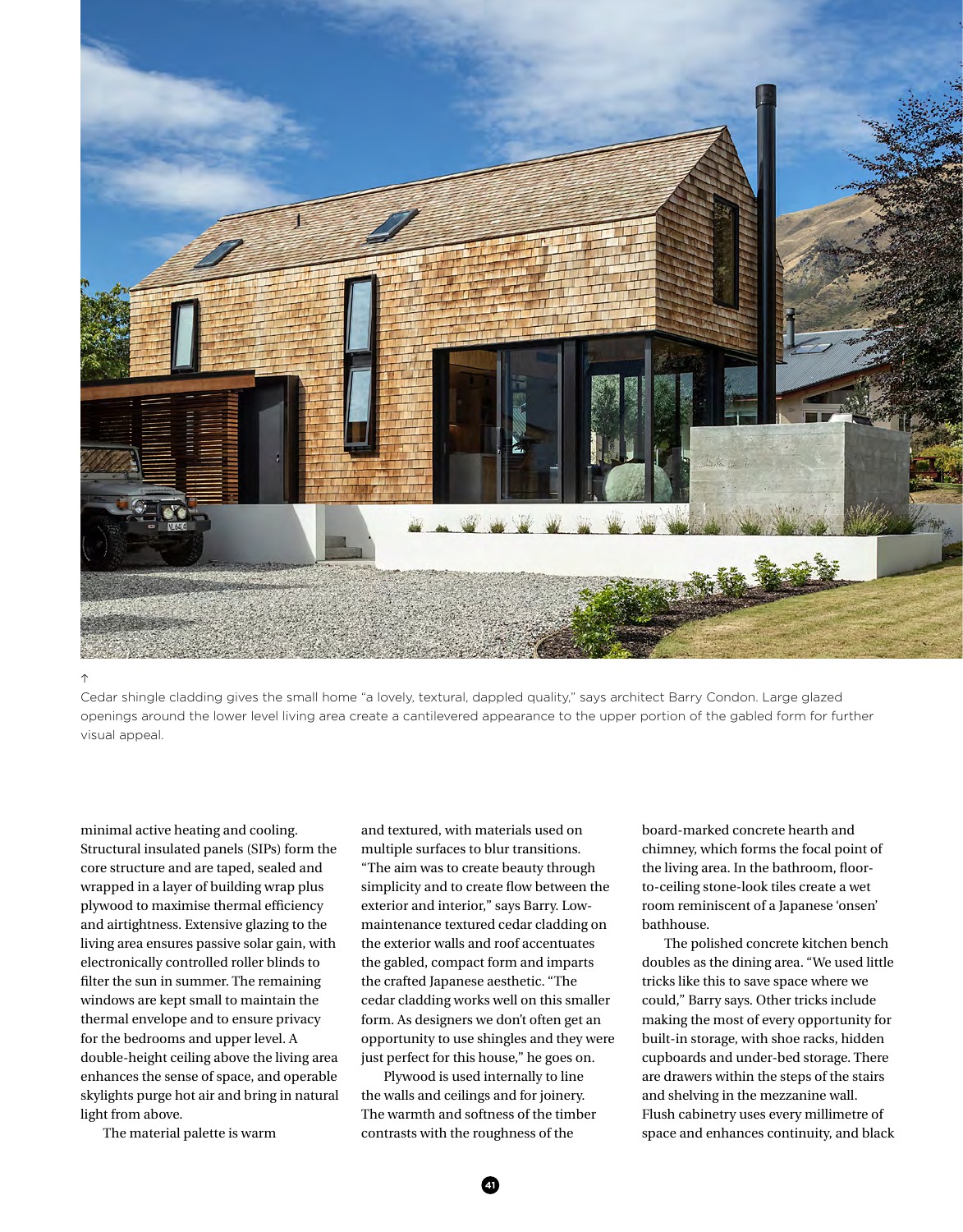fittings and detailing contrast with the timber linings.

The clients currently live in Singapore and the house was built during the pandemic; as New Zealand's borders have been closed, they are yet to enjoy it. For the moment, the home is being rented by a local Wanaka family, who have been loving the well-designed space and beautifully crafted interior. "Living in a cosy space naturally brings our family closer together. The open plan design creates an inviting shared living area that still feels generous in size, and I love the relaxing spaces we can retreat to for quieter moments," says tenant Mel. "The materials have been well considered, and it's efficient and low maintenance. It's an easy and very enjoyable space to come home to." **<sup>S</sup>**



 $\uparrow$ 

The interior is lined with pine plywood, and storage is tucked in everywhere including under the stair treads. A flexible mezzanine area can serve as an office space or play area.

#### FIRST FLOOR PLAN



#### GROUND FLOOR PLAN